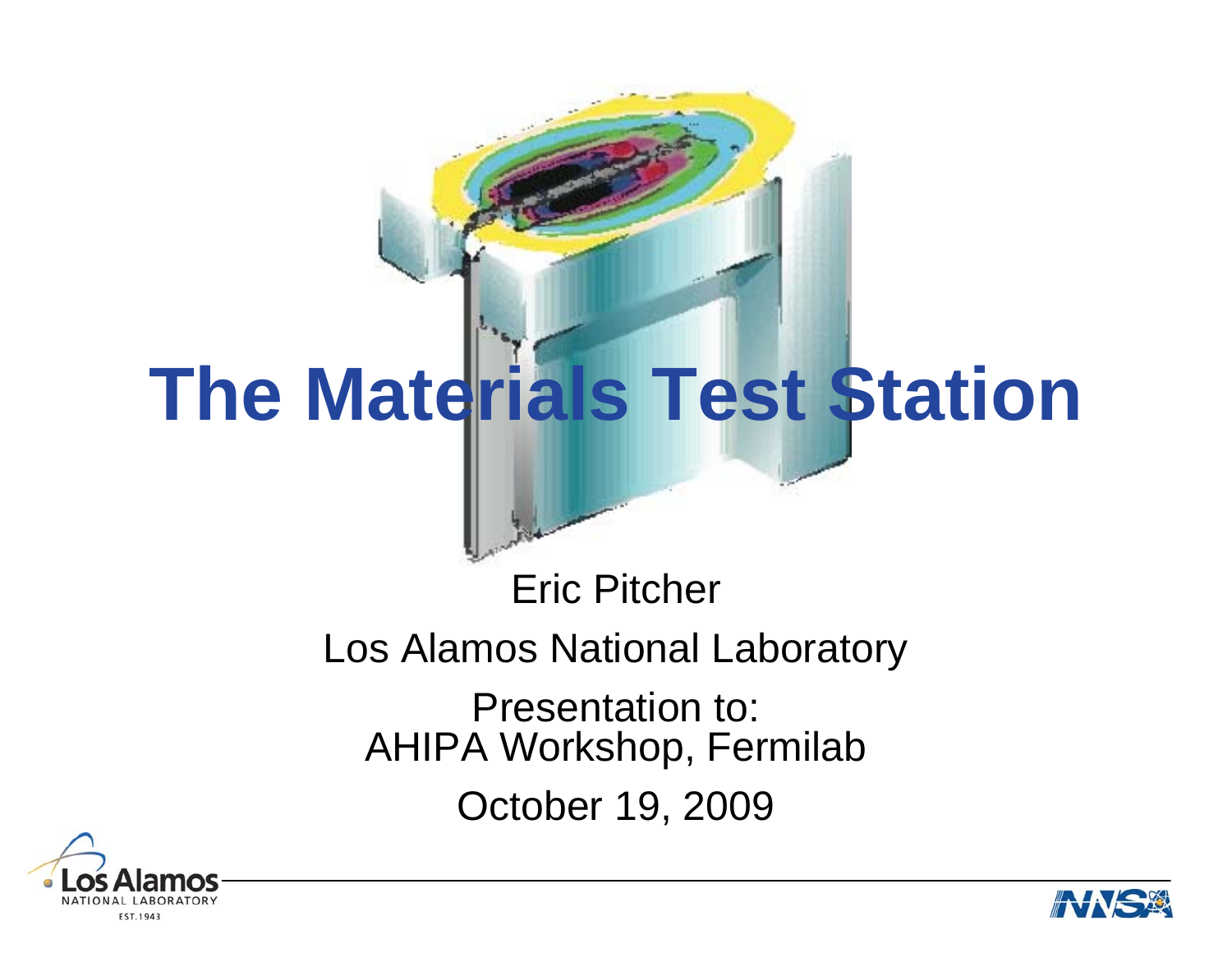#### **The MTS will be a fast spectrum fuel and materials irradiation testing facility**

- • MTS will be driven by a 1-MW proton beam delivered by the LANSCE accelerator
- • Spallation reactions produce 10<sup>17</sup> neutrons per second



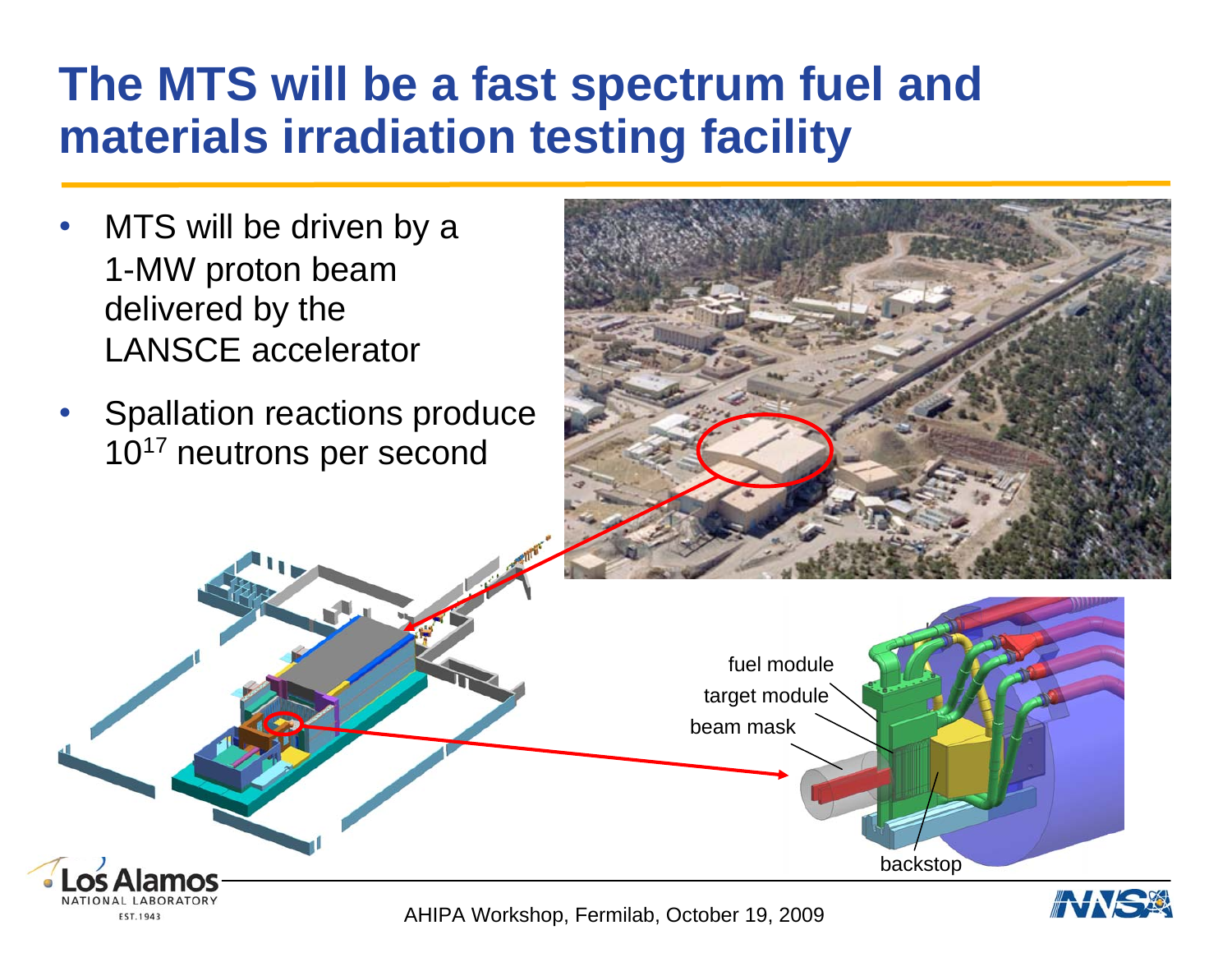#### **The MTS design includes all the services needed to maintain the target and change out samples**



AHIPA Workshop, Fermilab, October 19, 2009

EST. 1943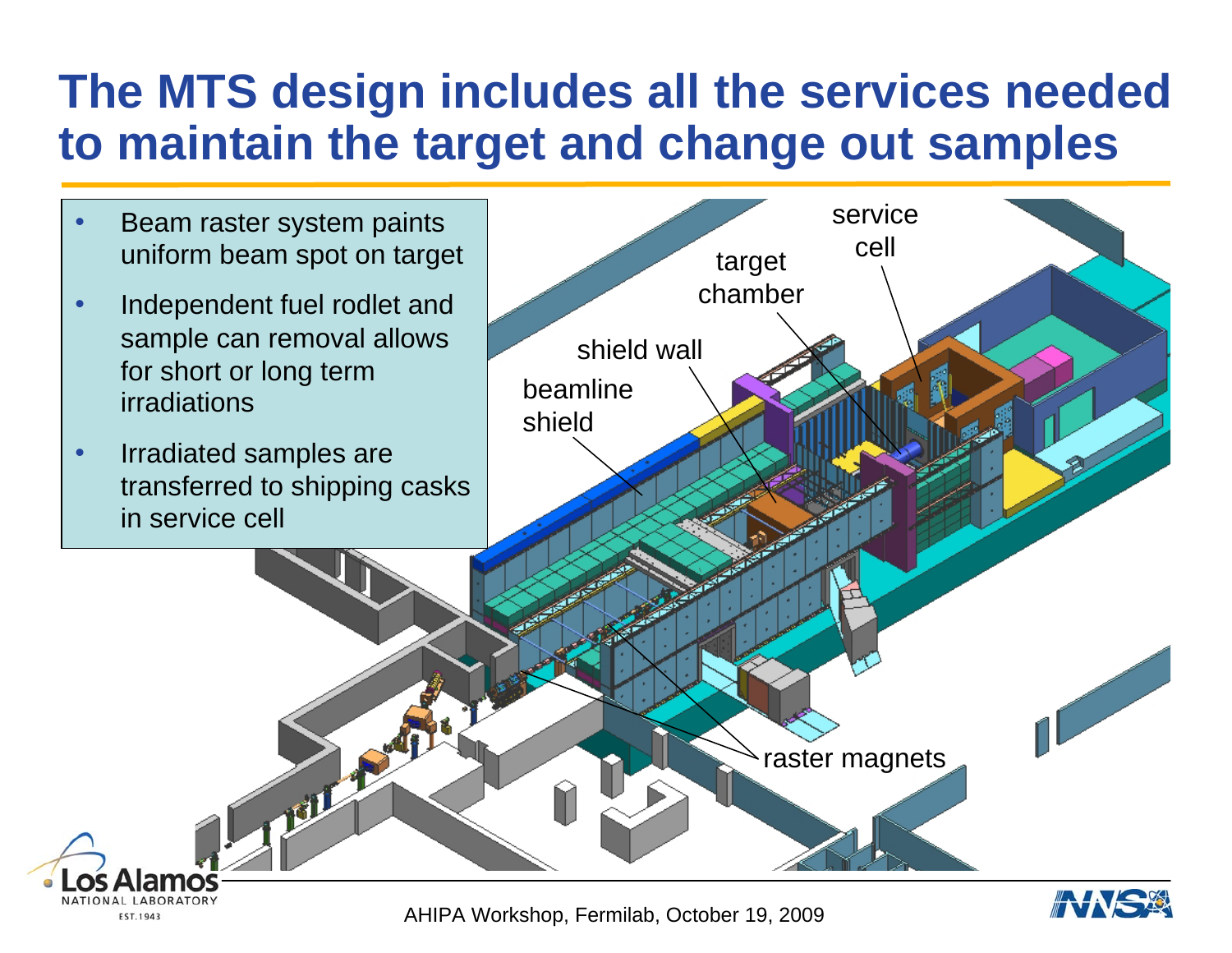#### **The MTS target consists of two spallation target sections separated by a "flux trap"**

m**ateli<del>gisksfuel inpliktiva</del>in s**arget

- $\bullet$  Neutrons generated through spallation reactions in tungsten
- 2-cm-wide flux trap that fits 40 rodlets

### Beam pulse structure:

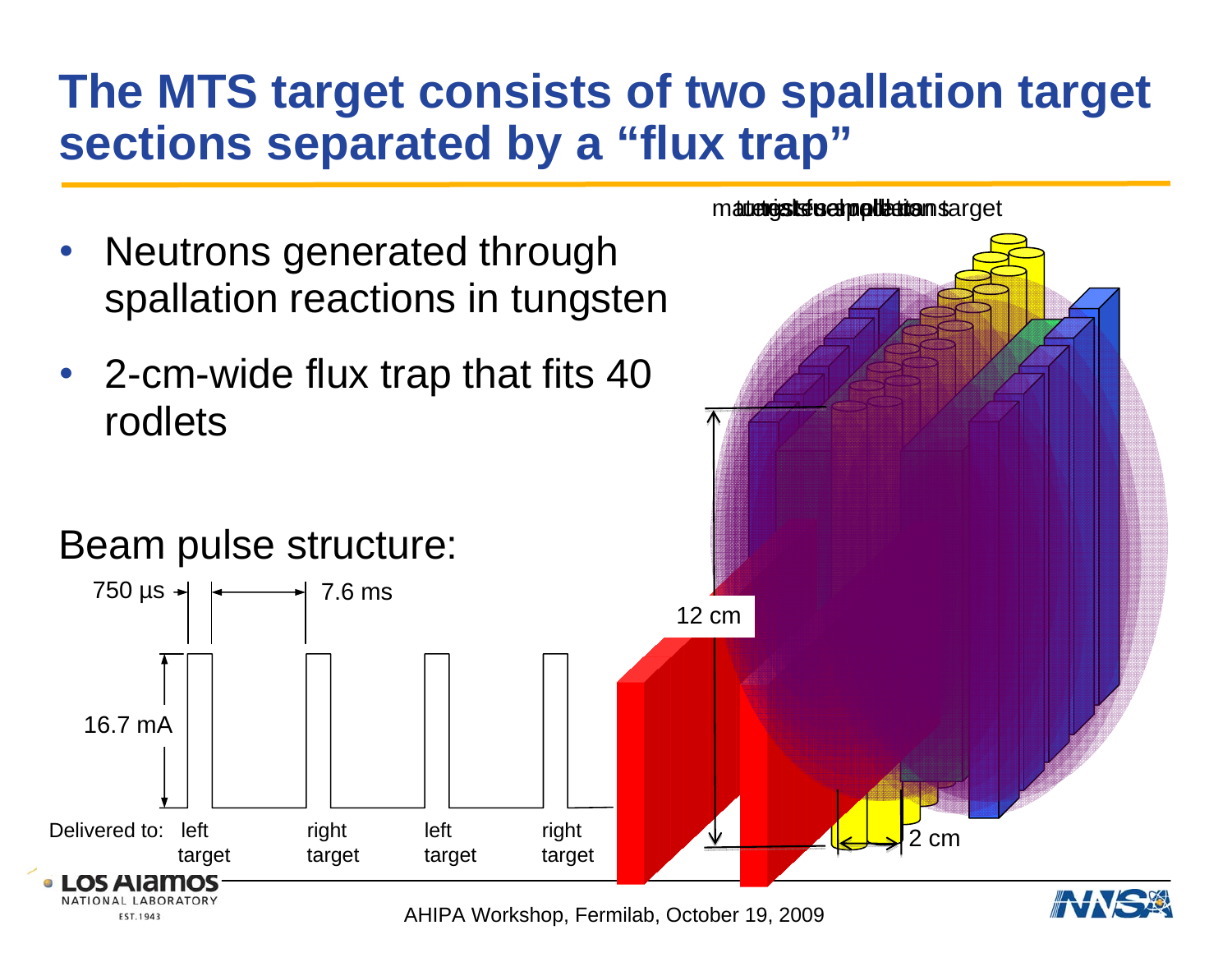#### **The rastered beam provides nearly uniform current density over a 60 mm x 15 mm beam spot**

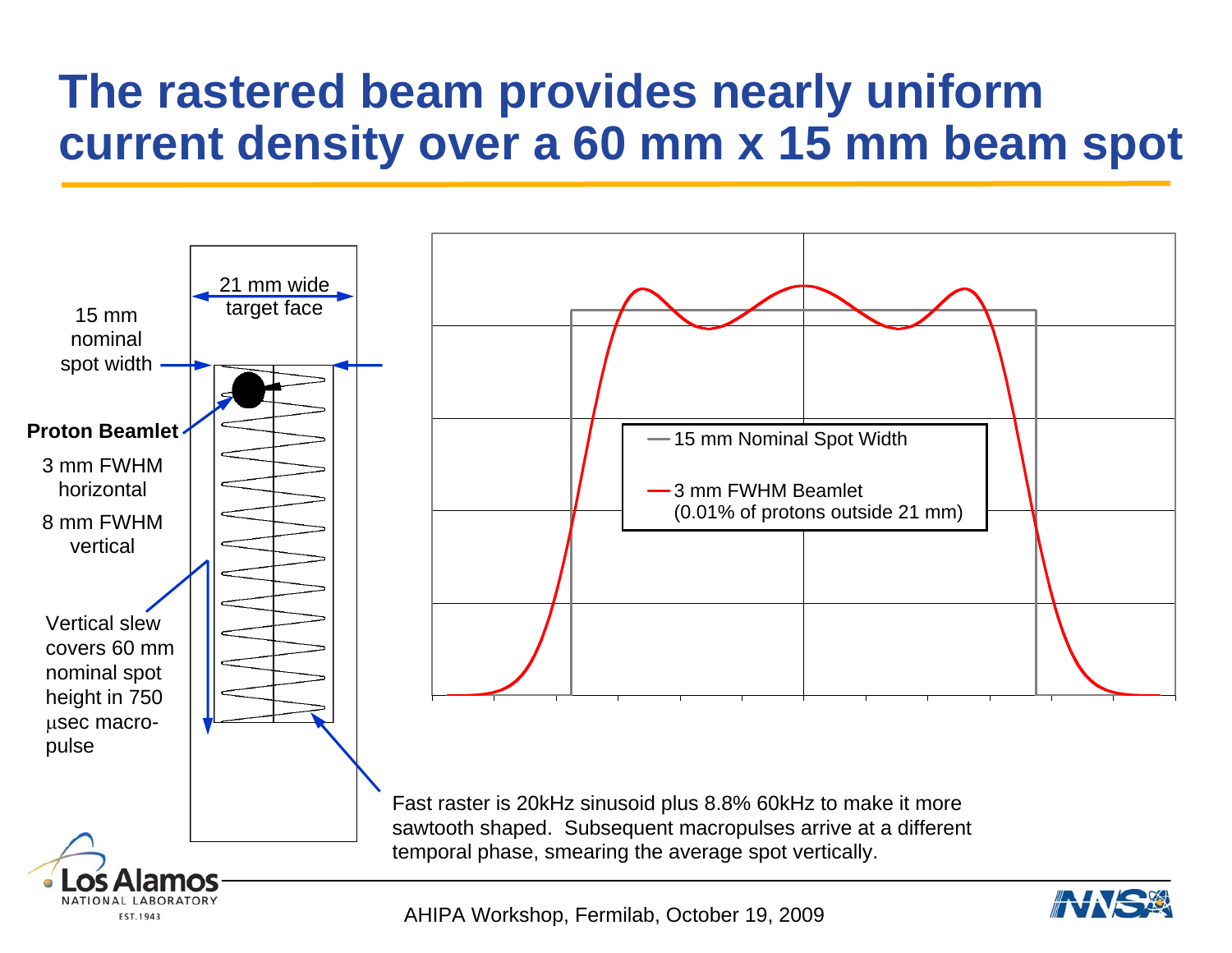#### **Horizontal cut through the target assembly at target mid-plane (magnified)**



AHIPA Workshop, Fermilab, October 19, 2009

EST. 1943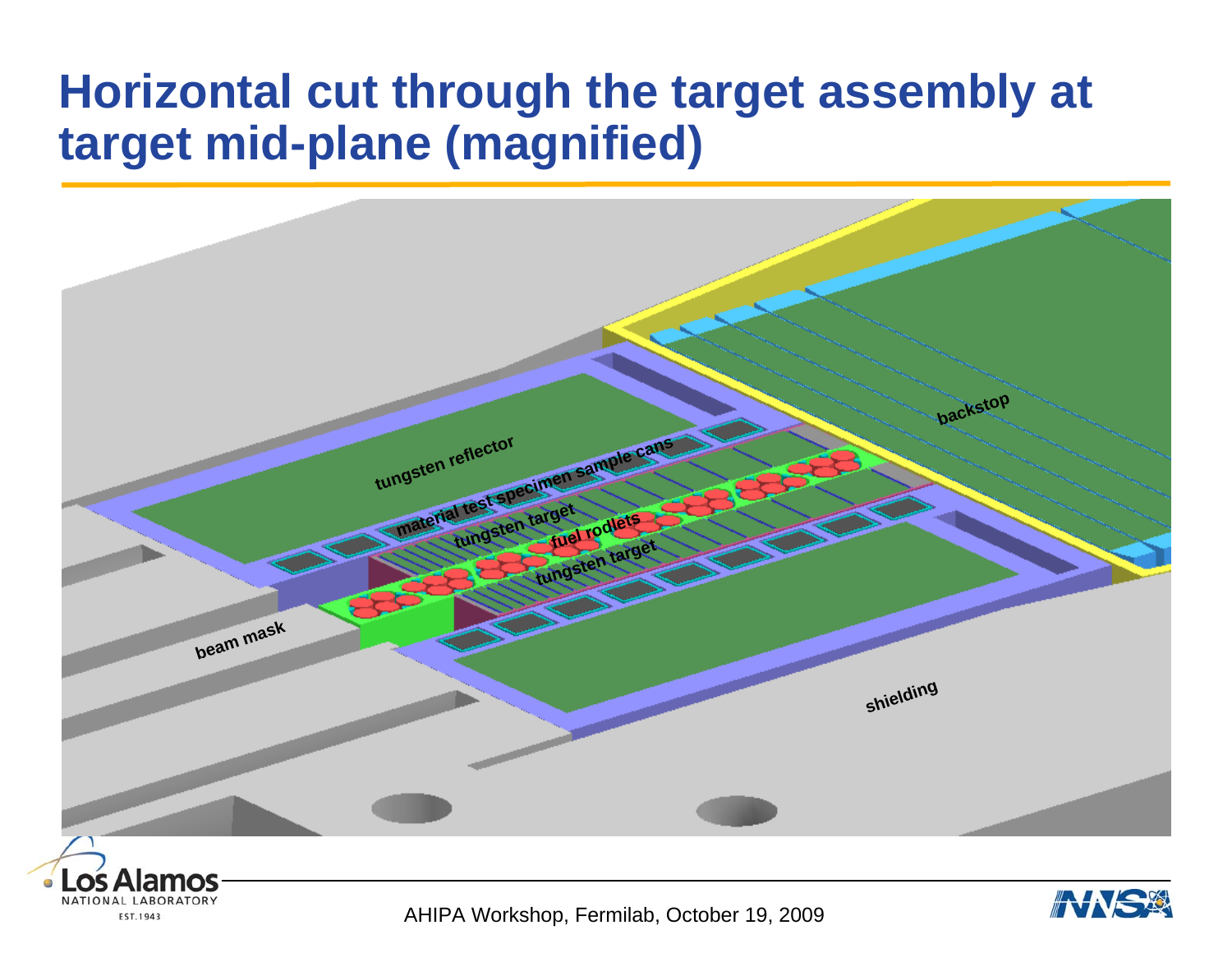#### **Horizontal cut through the MTS target assembly at beam centerline – MCNP(X) model**



NATIONAL LABORATORY EST. 1943

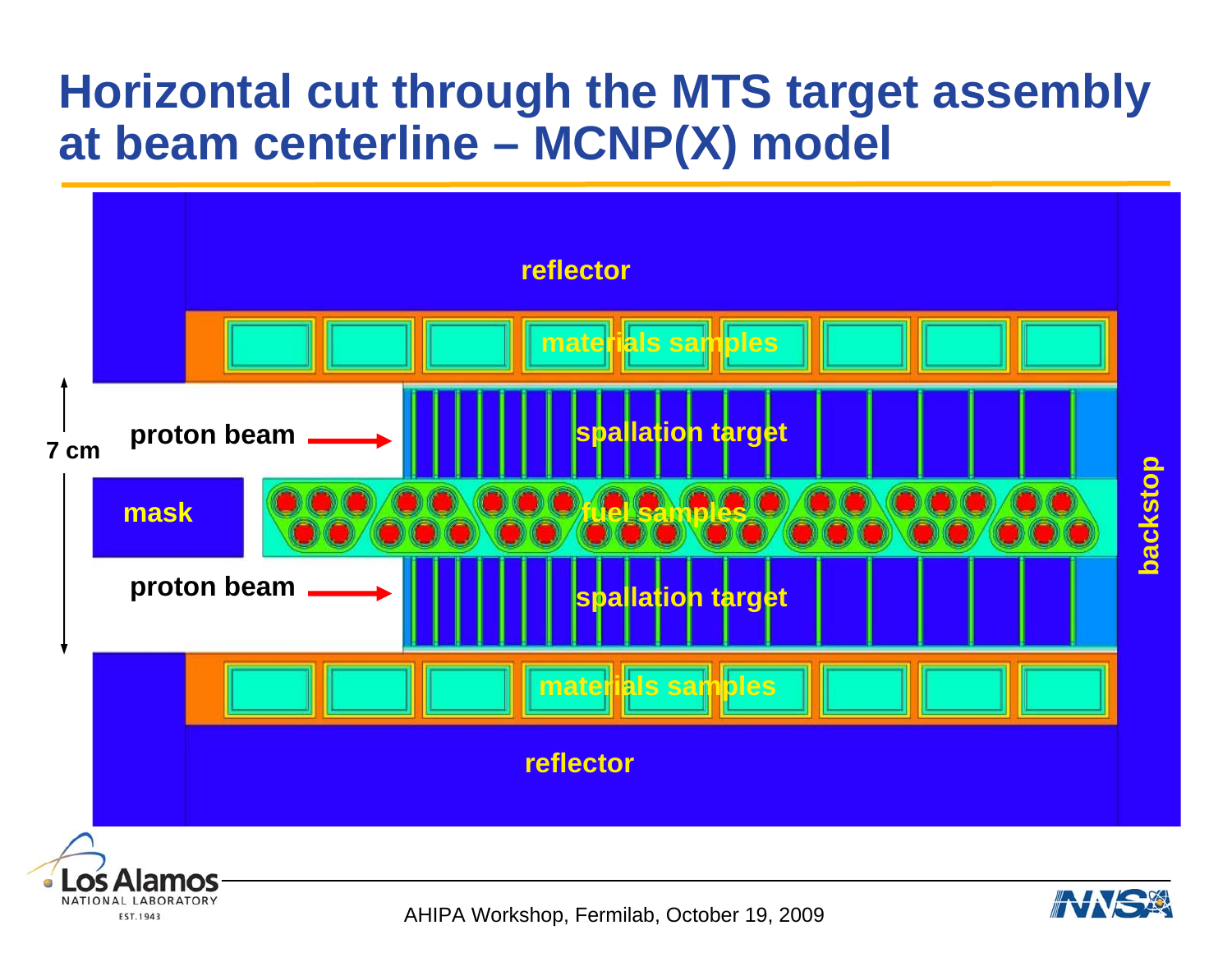#### **Spatial distribution of the proton flux shows low proton contamination in the irradiation regions**

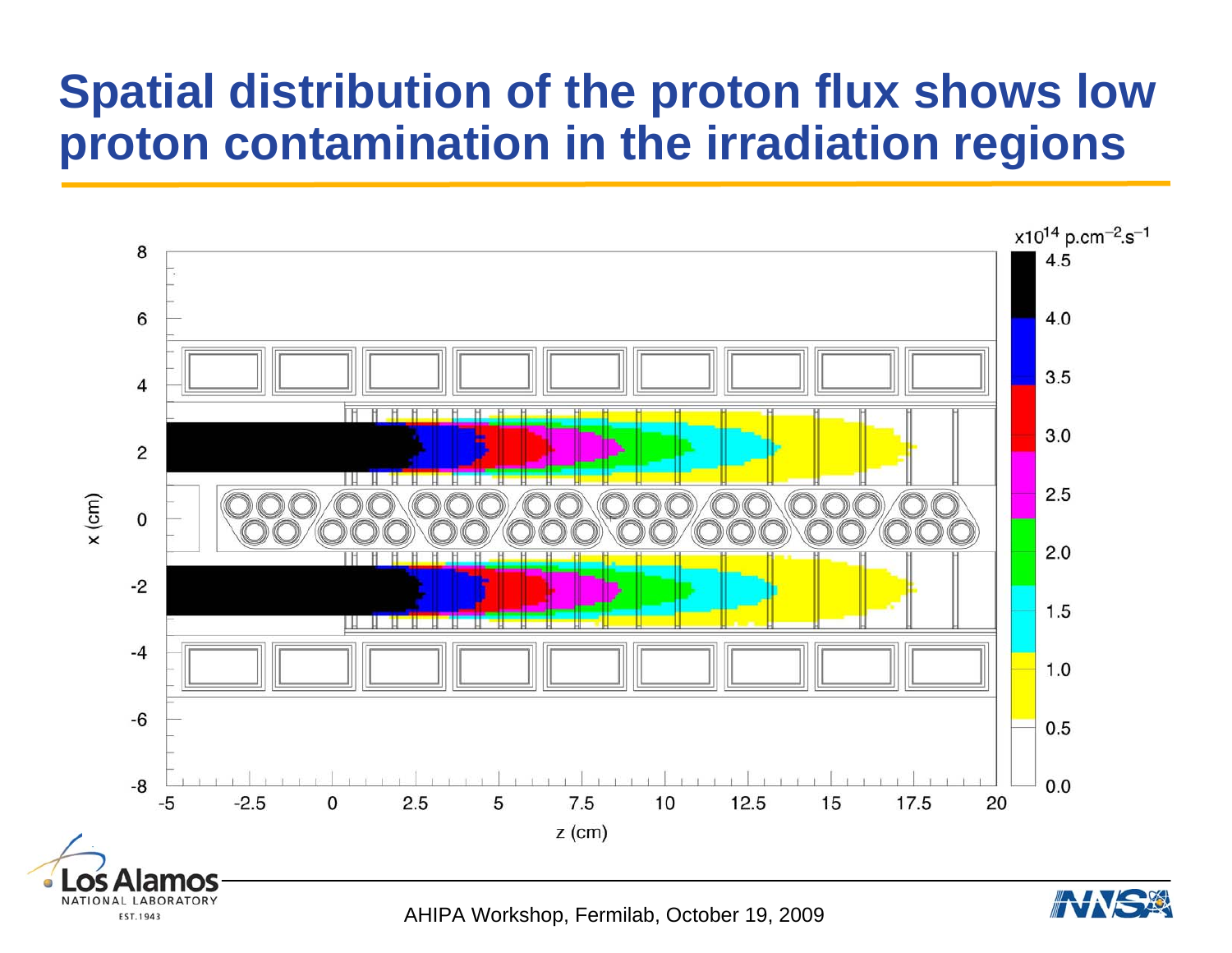#### **Spatial distribution of the fast neutron flux shows uniformity over the dimensions of a fuel pellet**

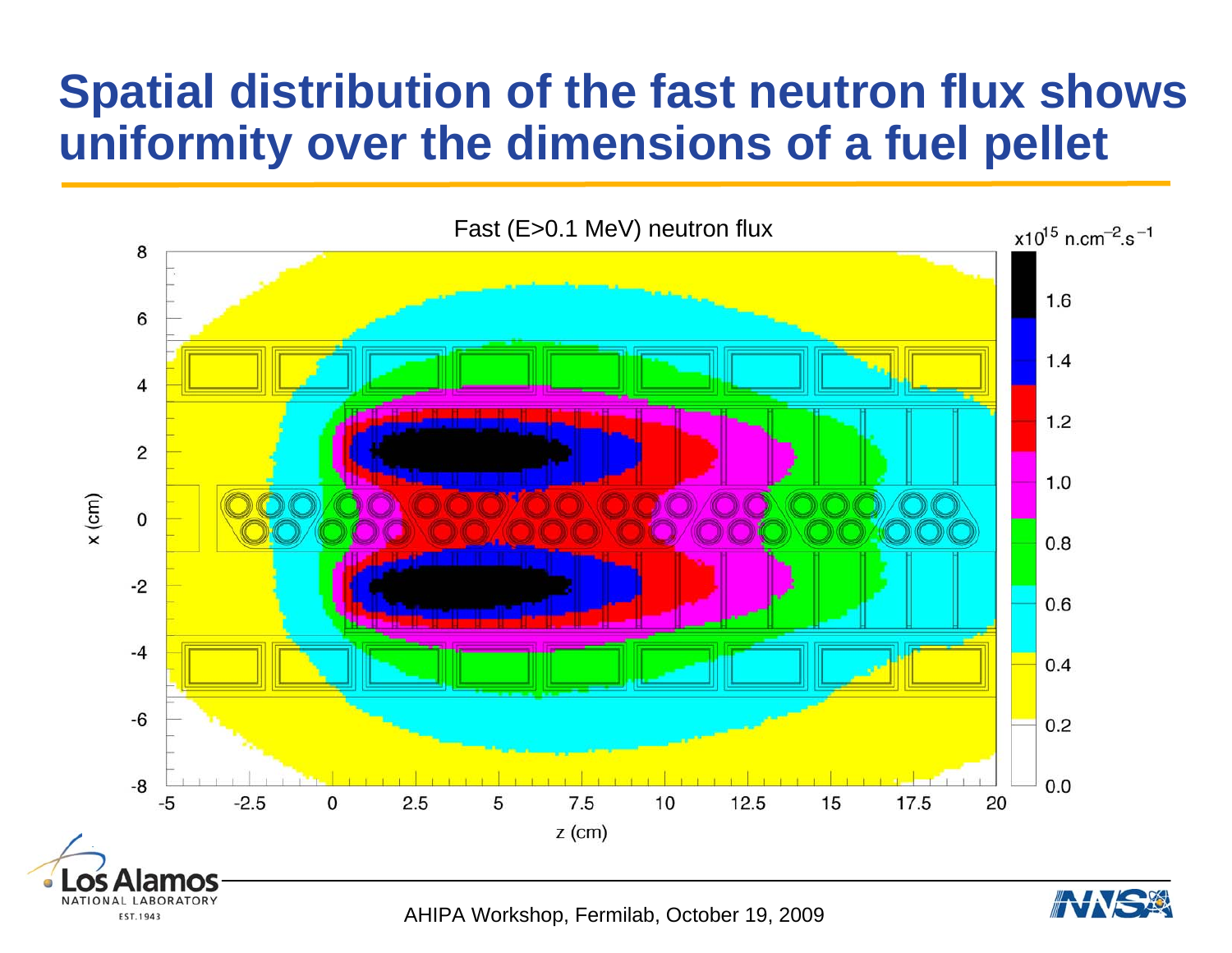#### **The neutron spectrum in MTS is similar to that of a fast reactor, with the addition of a high-energy tail**

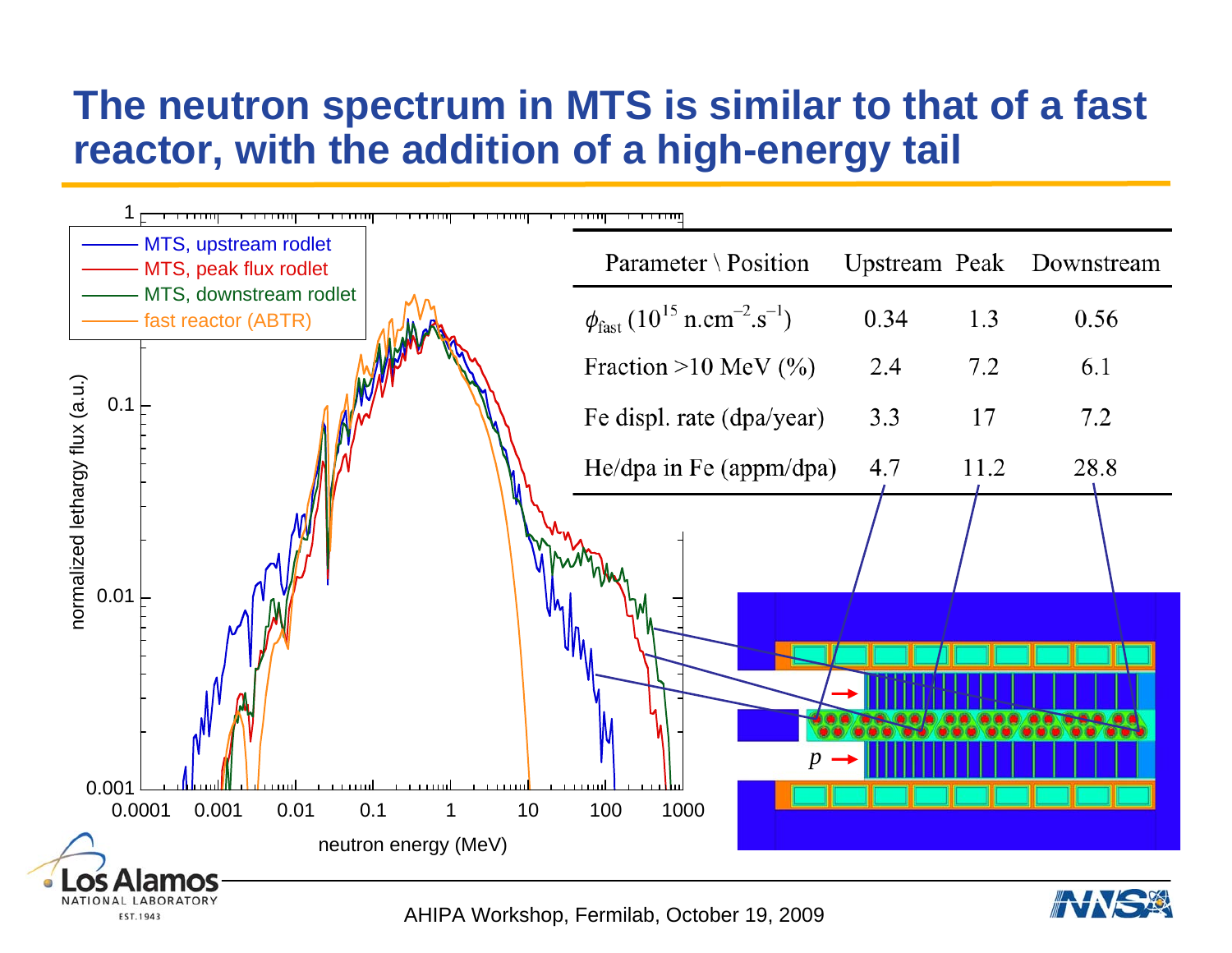#### **MTS flux level is one-third to half of the world's most intense research fast reactors**

| Facility                  | <b>Peak Fast Flux</b><br>$(10^{15} \text{ n/cm}^2/\text{s})$ | <b>Peak Annual</b><br><b>Fast Fluence*</b><br>$(10^{22} \text{ n/cm}^2/\text{y})$ | <b>Peak Annual</b><br><b>Displacement</b><br>Rate* (dpa/y) |
|---------------------------|--------------------------------------------------------------|-----------------------------------------------------------------------------------|------------------------------------------------------------|
| <b>MTS</b><br>(USA)       | 1.3                                                          | 2.1                                                                               | 17                                                         |
| <b>BOR-60</b><br>(Russia) | 2.8                                                          | 4.6                                                                               | 24                                                         |
| <b>JOYO</b><br>(Japan)    | 4.0                                                          | 6.9                                                                               | 36                                                         |

*\*Accounts for facility availability.*



AHIPA Workshop, Fermilab, October 19, 2009

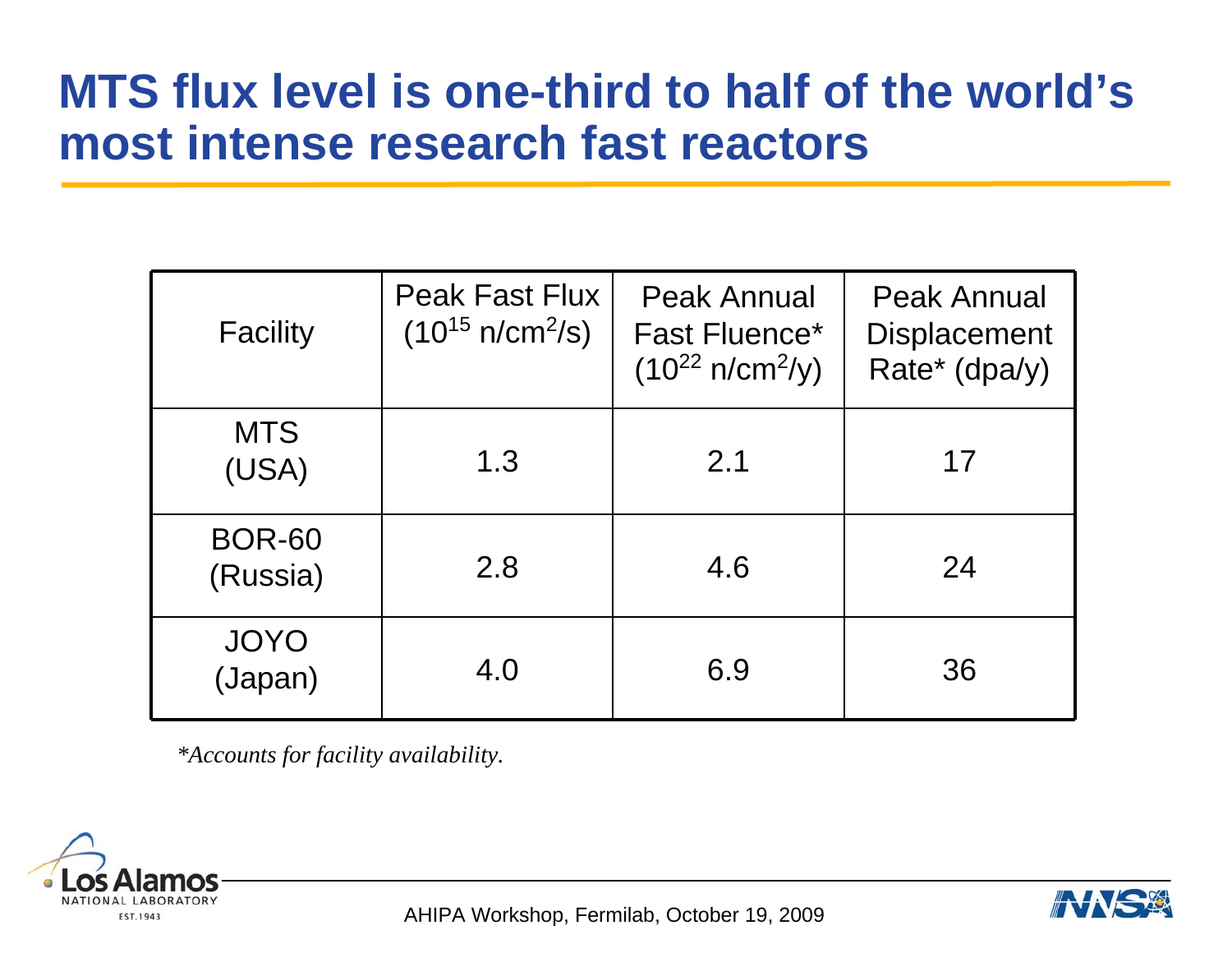#### **Many MTS characteristics are substantially similar to a fast reactor**

- Same fission rate for fissile isotopes
	- – For many fuel compositions the burnup evolution (actinide and fission product concentrations) is nearly the same
- $\bullet$ Uniform fission rate throughout the fuel pellet or slug
- •Clad irradiation temperature up to 550°C
- • Same radial temperature profile for a given linear heat generation rate and pellet/slug radius
- •Same burnup-to-dpa ratio



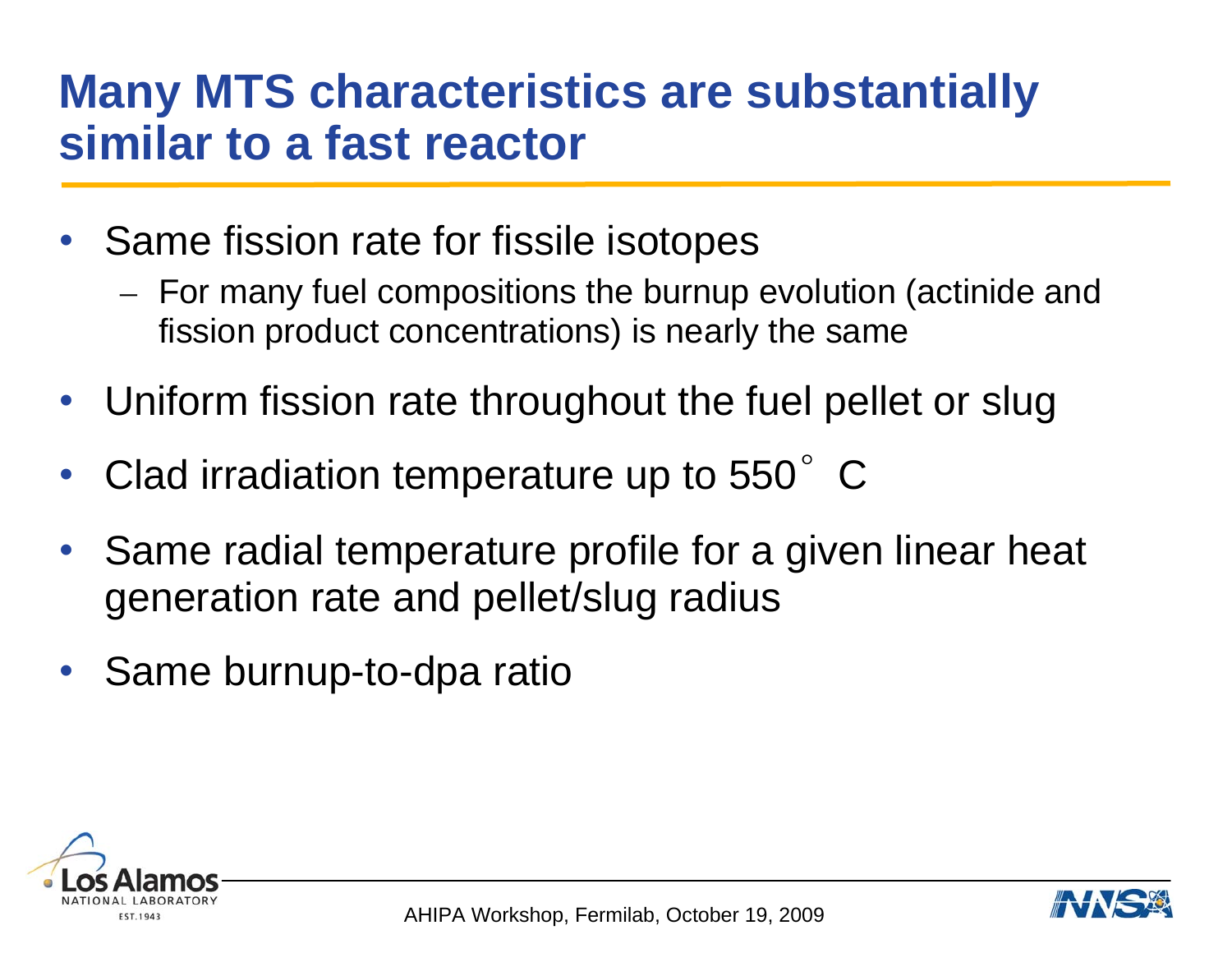#### **Principal differences between MTS and a fast reactor**

- $\bullet$ High-energy tail of neutron spectrum
- $\bullet$ • Pulsed nature of the neutron flux
- $\bullet$ Beam trips



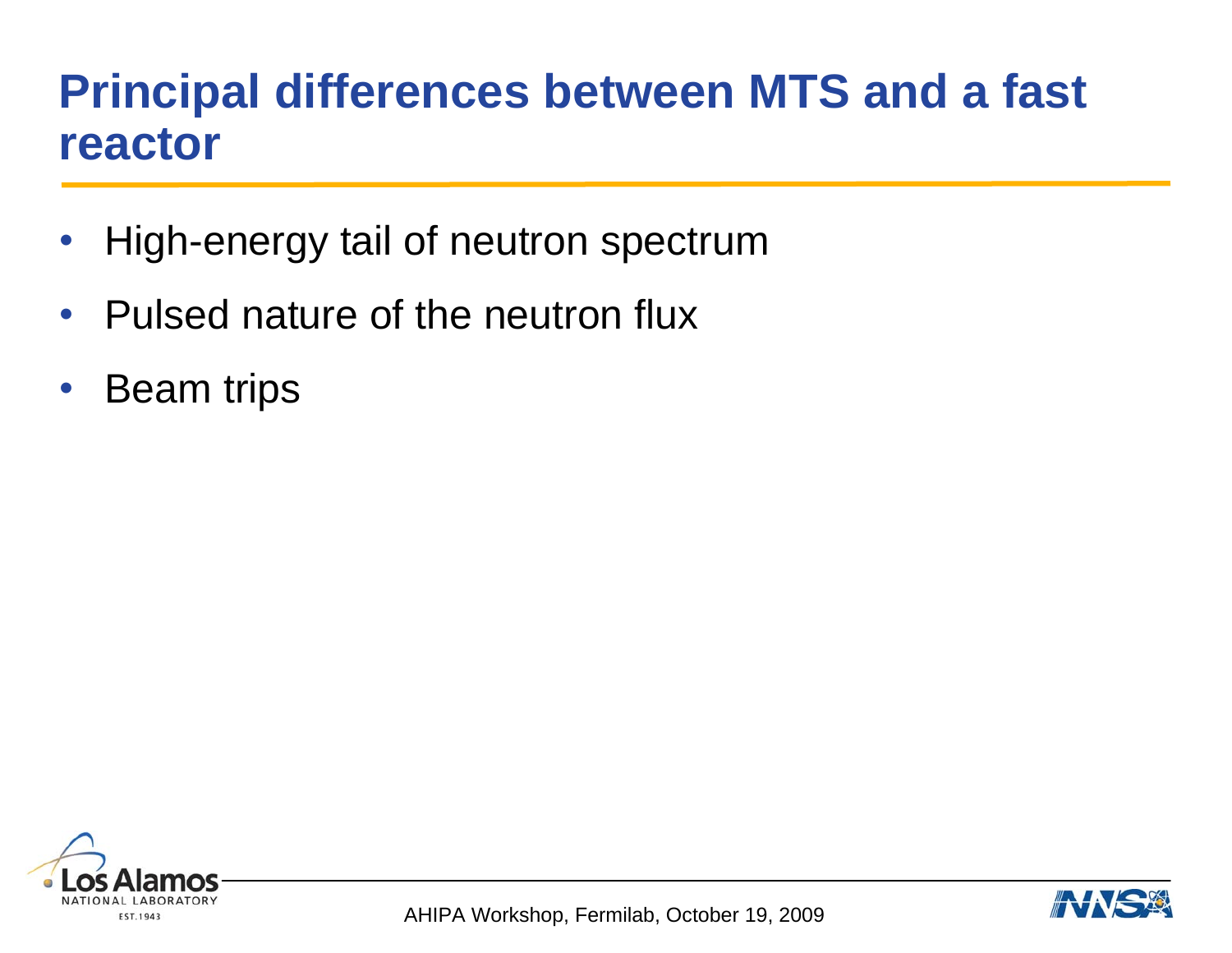#### **High-energy tail of neutron spectrum produces differences from fast reactor irradiations**

- • Higher helium production in steels
	- $-$  Known to embrittle austenitic steels operating above 0.5  ${\sf T}_{{\sf m}}$
	- $-$  Effect on ferritic/martensitic steels not yet well understood
	- $\,$  0.5 T $_{\rm m}$  is 550 $^{\circ}\,$  C for SS316, 610 $^{\circ}\,$  C for T91
- • Higher helium production in oxide fuels from  $O(n, \alpha)$  reactions
	- $-$  He production 2x greater than ABTR, but total gas production is only 10% greater
- • Higher Np production in fertile fuel from  $^{238}$ U(n,2n) reaction





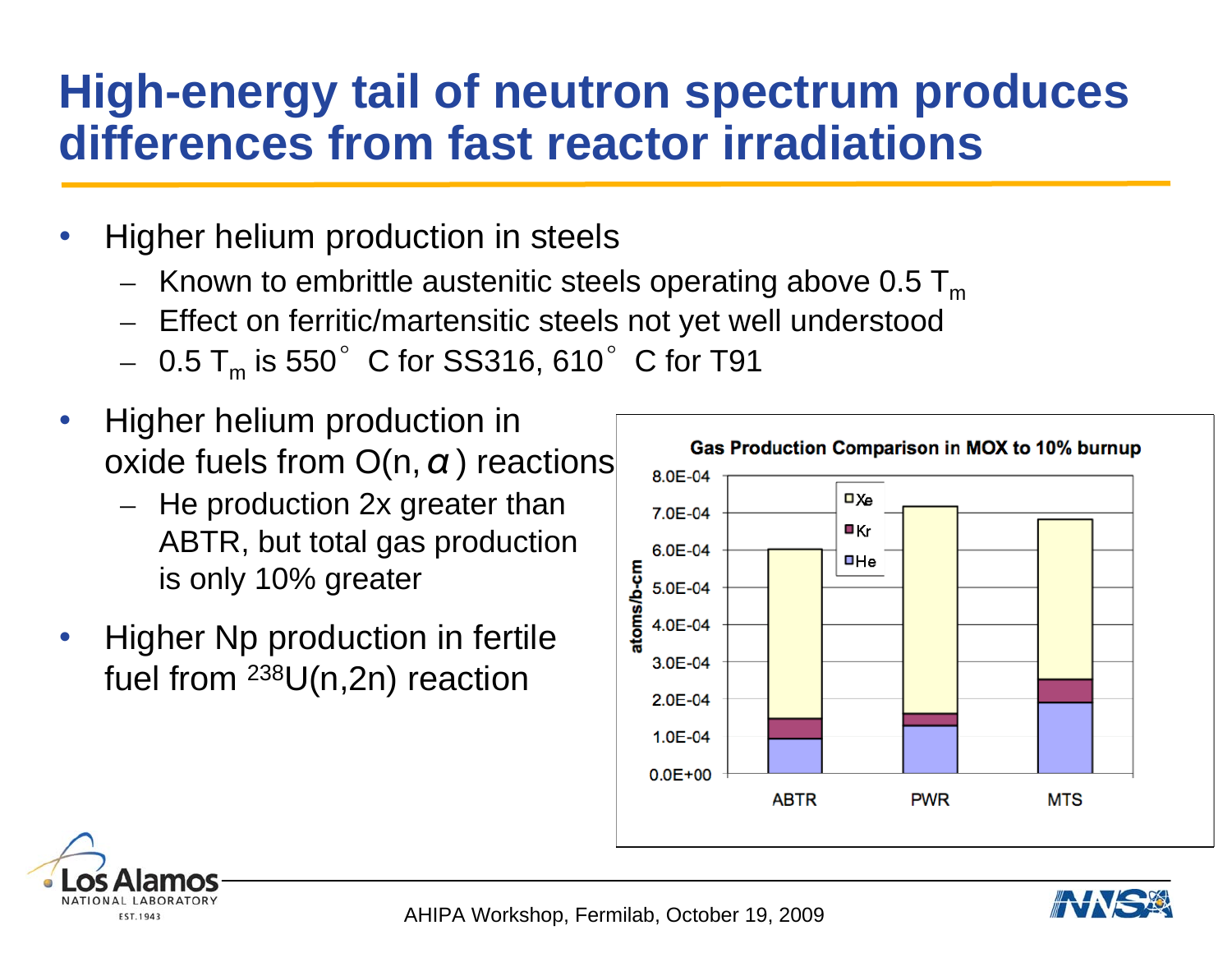#### **Pulsed neutron flux issues**

- • Temporal peak of the neutron flux is inversely proportional to the beam duty factor (7.5%)
- $\bullet$  Beam pulse repetition rate is 100 Hz
	- For oxide fuel, thermal cycling is not significant because thermal time constant (~100 ms) is much longer than the time between pulses (~10 ms)
	- Metal fuels may exhibit thermal cycling in MTS
- • Studies show that 100 Hz is nearly equivalent to steadystate with respect to bubble nucleation in steels



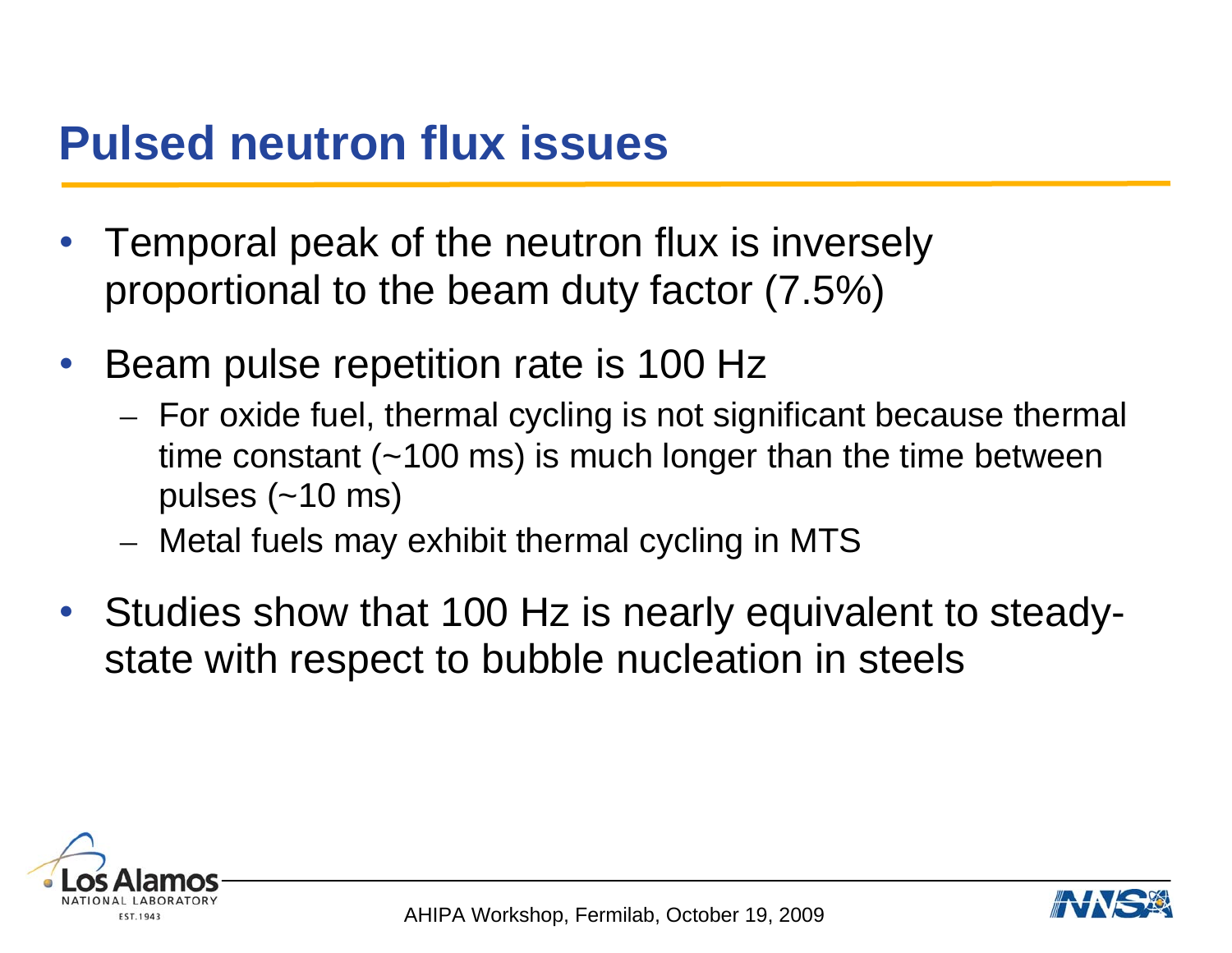#### **Accelerator beam trips are a potential issue for oxide fuel irradiation in MTS**

- • Normal reactor conditions:
	- On startup, thermal stresses crack oxide pellets
	- Cracks in the columnar grain region heal during reactor operation
	- When reactor is shut down, pellets re-crack
- • The LANSCE accelerator will trip several times each day, during which the fuel temp drops to  $\sim$ 300 $\degree$ C
	- Cracks in the columnar grain region likely will not have time to fully heal between thermal

cycles

**EST.1943** 



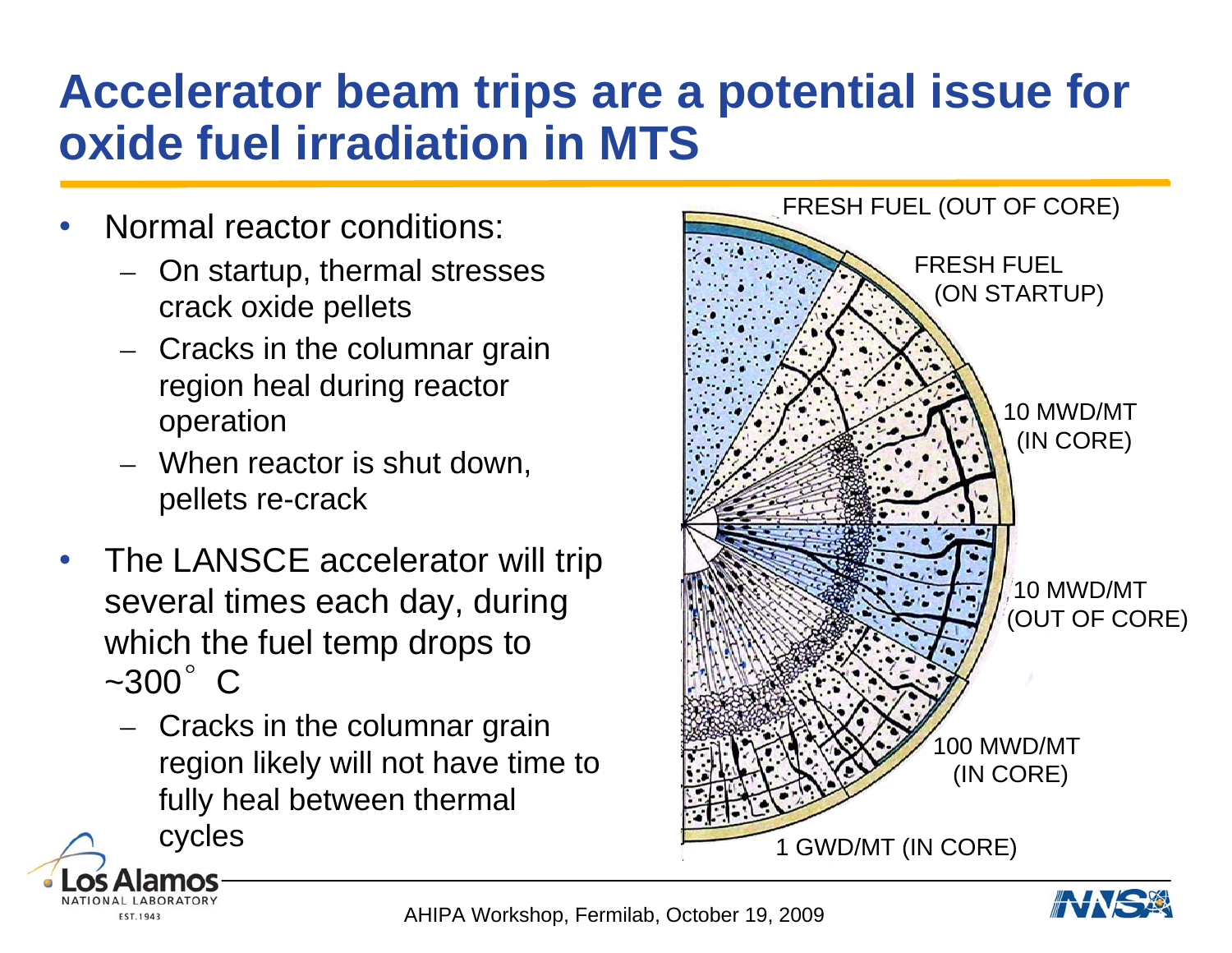#### **The MTS neutron spectrum has potential application for fusion materials research**

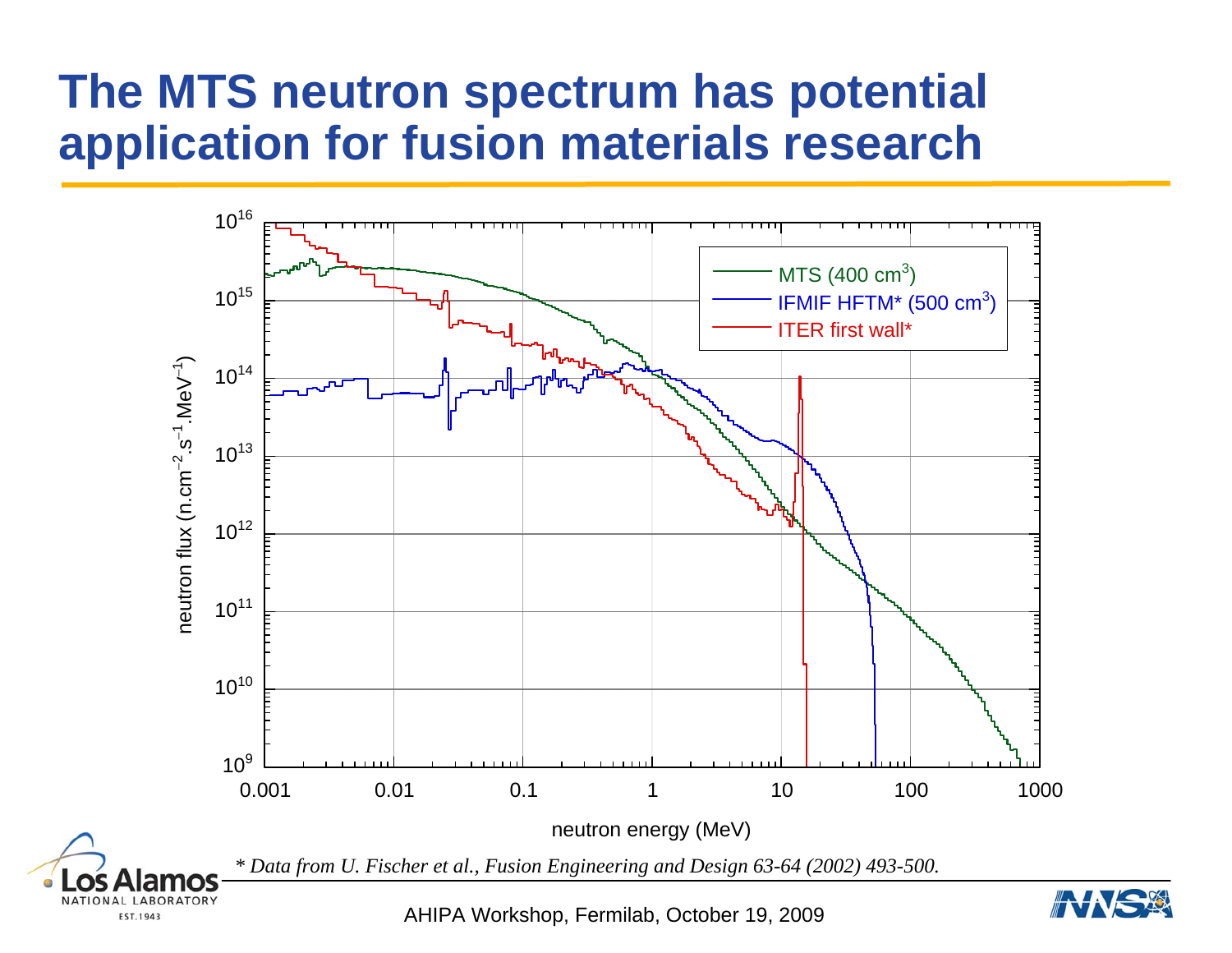#### **The damage rates for the MTS approach those observed in IFMIF and are 3 times ITER**

|                                | appm He/FPY* |      | $dpa/FPY*$<br>He/dpa |  |
|--------------------------------|--------------|------|----------------------|--|
| <b>ITER 1st wall</b>           | 114          | 10.6 | 10.8                 |  |
| <b>IFMIF HFTM (500 cc)</b>     | 319          | 25.6 | 12.5                 |  |
| MTS (400 cc, fuel module)      | 266          | 24.9 | 10.7                 |  |
| <b>IFMIF Li back wall</b>      | 619          | 65.8 | 9.4                  |  |
| <b>MTS (peak, fuel module)</b> | 393          | 33.9 | 11.6                 |  |

**\*FPY = full power year; MTS expected operation is 4400 hrs per year. Values for MTS assume 1 MW of beam power.**

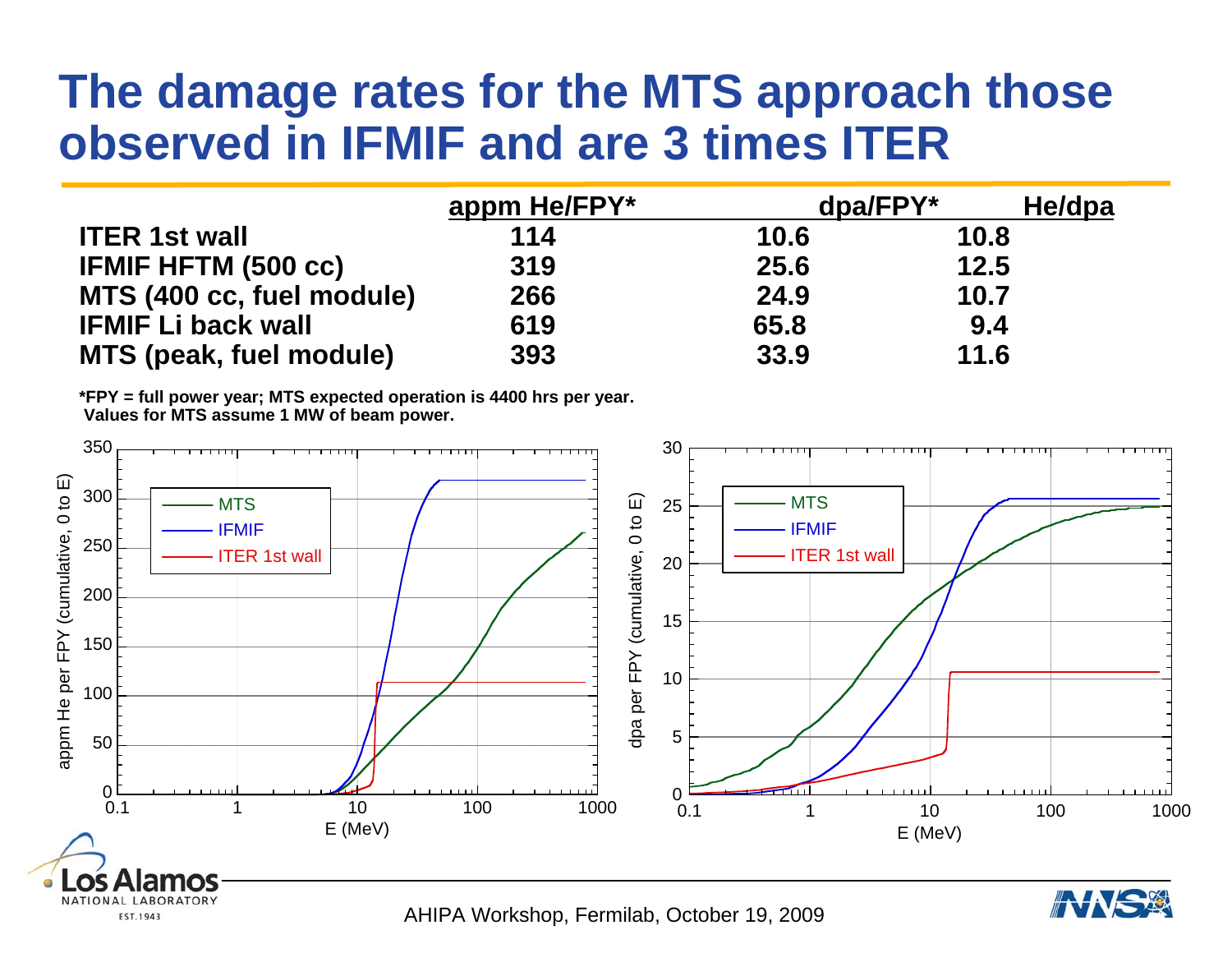#### **At 1.8 MW, MTS provides nearly the same dose and irradiation volume as IFMIF**





AHIPA Workshop, Fermilab, October 19, 2009

EST. 1943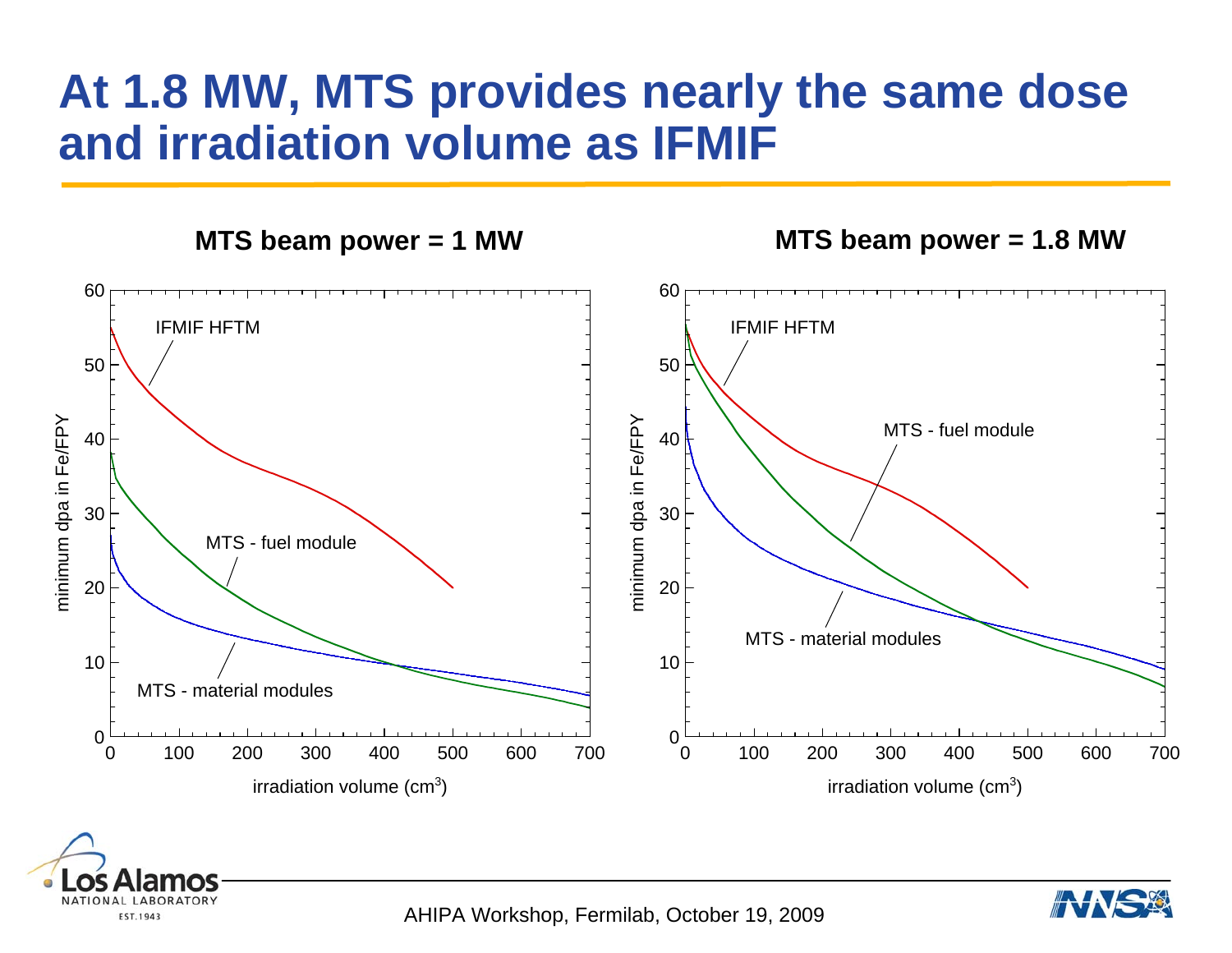#### **MTS project status**

- $\bullet$  In November 2007, DOE-NE approved CD-0 for a "Fast Neutron Test Capability." MTS was one of three alternatives identified to meet the need
- In FY10, MTS project expects to submit its CD-1 package for approval DOE-NE
- • Pending receipt of adequate funding and timely DOE approvals of Critical Decisions, MTS can start operating in 2015
- $\bullet$ Current cost range for MTS is \$60M to \$80M
- •Project cost will be "baselined" during Conceptual Design